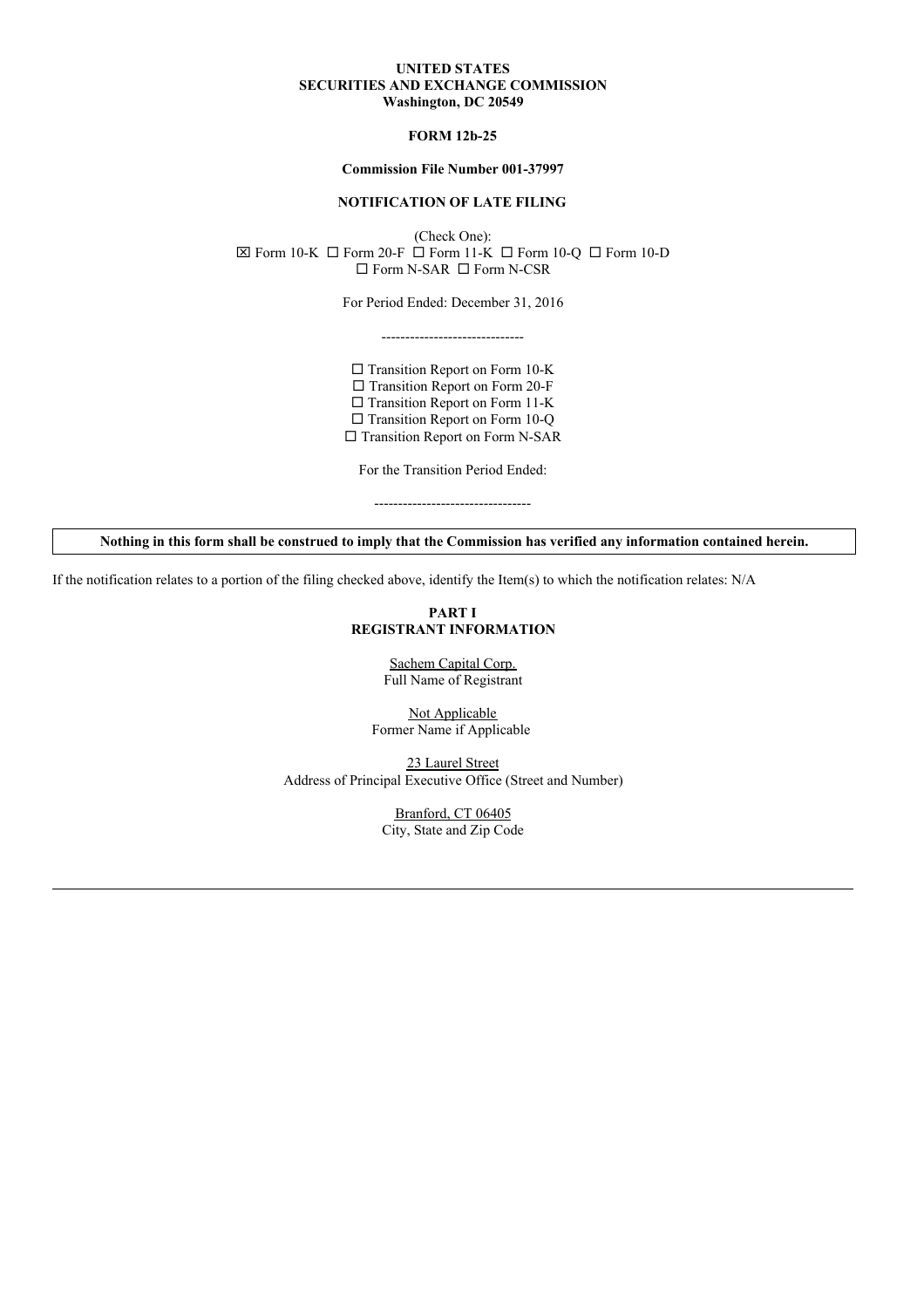### **PART II RULES 12b-25(b) AND (c)**

If the subject report could not be filed without unreasonable effort or expense and the registrant seeks relief pursuant to Rule 12b-25(b), the following should be completed. (Check box if appropriate.)

(a) The reasons described in reasonable detail in Part III of this form could not be eliminated without unreasonable effort or expense;

x (b) The subject annual report, semi-annual report, transition report on Form 10-K, Form 20-F, Form 11-K, Form N-SAR or Form N-CSR, or portion thereof, will be filed on or before the fifteenth calendar day following the prescribed due date; or the subject quarterly report or transition report on Form 10-Q, or portion thereof will be filed on or before the fifth calendar day following the prescribed due date; and

(c) The accountant's statement or other exhibit required by Rule  $12b-25(c)$  has been attached if applicable.

# **PART III NARRATIVE**

State below in reasonable detail the reasons why Form 10-K, 20-F, 11-K, 10-Q, 10-D, N-SAR, N-CSR or the transition report or portion thereof, could not be filed within the prescribed time period.

The filing of the registrant's Annual Report on form 10-K for the year ended December 31, 2016 (the "Annual Report") has been delayed because the compilation, dissemination and review of the information required to be presented in the Annual Report has imposed time constraints that have rendered timely filing of the Annual Report impracticable without unreasonable effort or expense to the registrant. This situation arose as a direct result of the fact that the registrant's registration statement on Form 8-A did not become effective until February 9, 2017, the same day its registration statement on Form S-11 was declared effective. The registrant believes that the Annual Report will be filed by available for filing on or before April 17, 2017.

# **PART IV OTHER INFORMATION**

(1) Name and telephone number of person to contact in regard to this notification

**John C. Villano (203) 433-4736** (Name) (Area Code) (Telephone Number)

(2) Have all other periodic reports required under Section 13 or 15(d) of the Securities Exchange Act of 1934 or Section 30 of the Investment Company Act of 1940 during the preceding 12 months or for such shorter period that the registrant was required to file such report(s) been filed? If answer is no, identify report(s).  $\overline{\boxtimes}$  Yes  $\Box$  No

(3) Is it anticipated that any significant change in results of operation from the corresponding period for the last fiscal year will be reflected by the earnings statements to be included in the subject report or portion thereof?  $\boxtimes$  Yes  $\Box$  No

If so: attach an explanation of the anticipated change, both narratively and quantitatively, and, if appropriate, state the reasons why a reasonable estimate of the results cannot be made.

It is anticipated that the registrant will report the following year over year changes in its results of operation:

Net income for the year ended December 31, 2016 was approximately \$3,051,000 versus approximately \$2,307,000 for the year ended December 31, 2015. The increase in net income was due principally to an increase in operating income resulting from **increased lending activity.**

Total revenue for the year ended December 31, 2016 was approximately \$4,133,000 compared to approximately \$2,787,000 for the year ended December 31, 2015, an increase of approximately \$1,346,000, or 48%. The increase in revenue represents an **increase in lending operations.**

Total operating costs and expenses for the year ended December 31, 2016 were approximately \$1,083,000 compared to approximately \$480,000 for the year ended December 31, 2015, an increase of approximately \$603,000, or 126%. The increase in operating costs and expenses is primarily attributable to an increase in interest expense and amortization of deferred financing cost of approximately \$283,000, an increase in manager compensation of approximately \$140,000 and an increase in professional fees of **approximately \$84,000.**